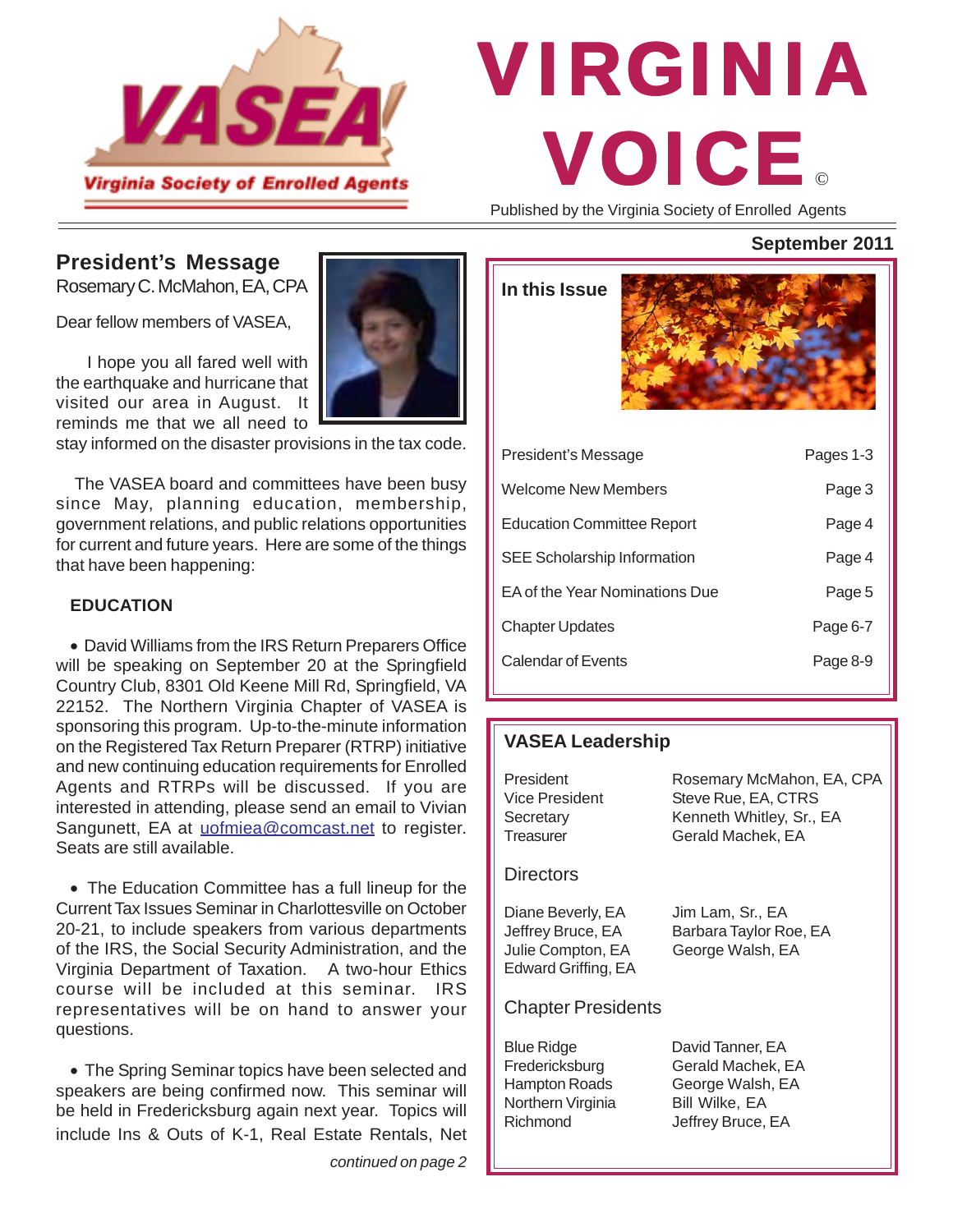#### *Presidents Message - continued from page 1*

Operating Loss, IRM & Audit Technique Guides, and a 2-hour Practice Management session.

• The instructors for the SEE Prep Course are expecting record registrations for the 15-week course beginning in May 2012. If you know anyone interested in becoming an Enrolled Agent, please inform them of this course. Flyers will be available starting in September. Classes are scheduled in Northern Virginia, Richmond, and Hampton Roads. The program can be extended to other areas of the state if there is enough interest.

NAEA has developed a program called "Presentations in a Box". There are currently three twohour presentations available that can be used by chapters for their monthly meetings. The topics include: Ethics, Cancellation of Debt, and Bankruptcy. There is also a one-hour course available on Taxation of Virtual Workers. Please contact Heather Greenwell for additional information.

• VASEA sponsored Gear Up Seminars are an excellent source for continuing education. Business Entity and 1040 Update Seminars are available throughout the year. Be sure to call (800) 231-1860 with code **VSEAG10** when you register to get your 10% member discount.

• The Education Committee is exploring a partnership program with Fast Forward Academy to bring additional Enrolled Agent Exam and RTRP education products to Virginia.

## **MEMBERSHIP**

• The VASEA Membership Committee met on August 2 to discuss procedures and strategies to improve recruitment and retention of members. Those in attendance were Jim Lam, EA, Membership Committee Chair (FC), Kathleen Stasulis, EA (HRC), Anne Uno, EA (NVC), Michael Harrison, EA (BRC), Diane Hosenfeld, EA (RC), Rosemary McMahon, EA, CPA and Heather Greenwell, Administrator. At the meeting, we reviewed committee responsibilities at the state and chapter levels, procedures for welcoming new members and retaining current members, exit interviews for expired members, new ideas for recruiting and retaining members, and expanded offerings for the new Registered Tax Return Preparers.

• On August 17, Jim Lam, EA, Heather Greenwell and I attended the Blue Ridge Chapter Luncheon Meeting to discuss how we can improve membership offerings in the Blue Ridge Chapter. I was pleased with the turnout and enthusiasm for our organization. We exchanged ideas that promise to bring better communications and assistance to a broad area of the state.

## **GOVERNMENT RELATIONS**

• Steve Rue, EA, Government Relations Chair and Heather Greenwell met with the Virginia Department of Emergency Management (VDEM) on August 16 to assist in developing an outreach program for private sector organizations to work with VDEM in disseminating information to Virginia residents in the case of emergencies in the state.

• Government Relations Committee members attend meetings and forums with the Internal Revenue Service and the Virginia Department of Taxation on an ongoing basis. These events are scheduled throughout the year. If you have any questions related to new legislation, this is the place to get the answers.

#### **PUBLIC RELATIONS**

• The Speakers' Bureau is continuing its Small Business Workshops in conjunction with the Northern Virginia Community College. Pat Inman, EA is working on an expanded version of this workshop which will be offered at Germanna Community College's Fredericksburg and Culpeper campuses starting in September.

• Speakers are working with Small Business Development Centers throughout the state. Please contact Ley Mills, IRS Stakeholder Liaison at (703) 647- 5591 if you know of SBDCs or community colleges in your area that might be interested in the Small Business Workshops.

• Pat Inman, EA and Heather Greenwell are working with the J. Sargeant Reynolds Community College in Richmond to develop an "Enrolled Agent" curriculum for their accounting department similar to programs developed in California with the help of the California Society of Enrolled Agents.

Don't forget! The Annual Meeting and Town Hall will be held during the Current Tax Issues Seminar in Charlottesville on October 20. We are planning for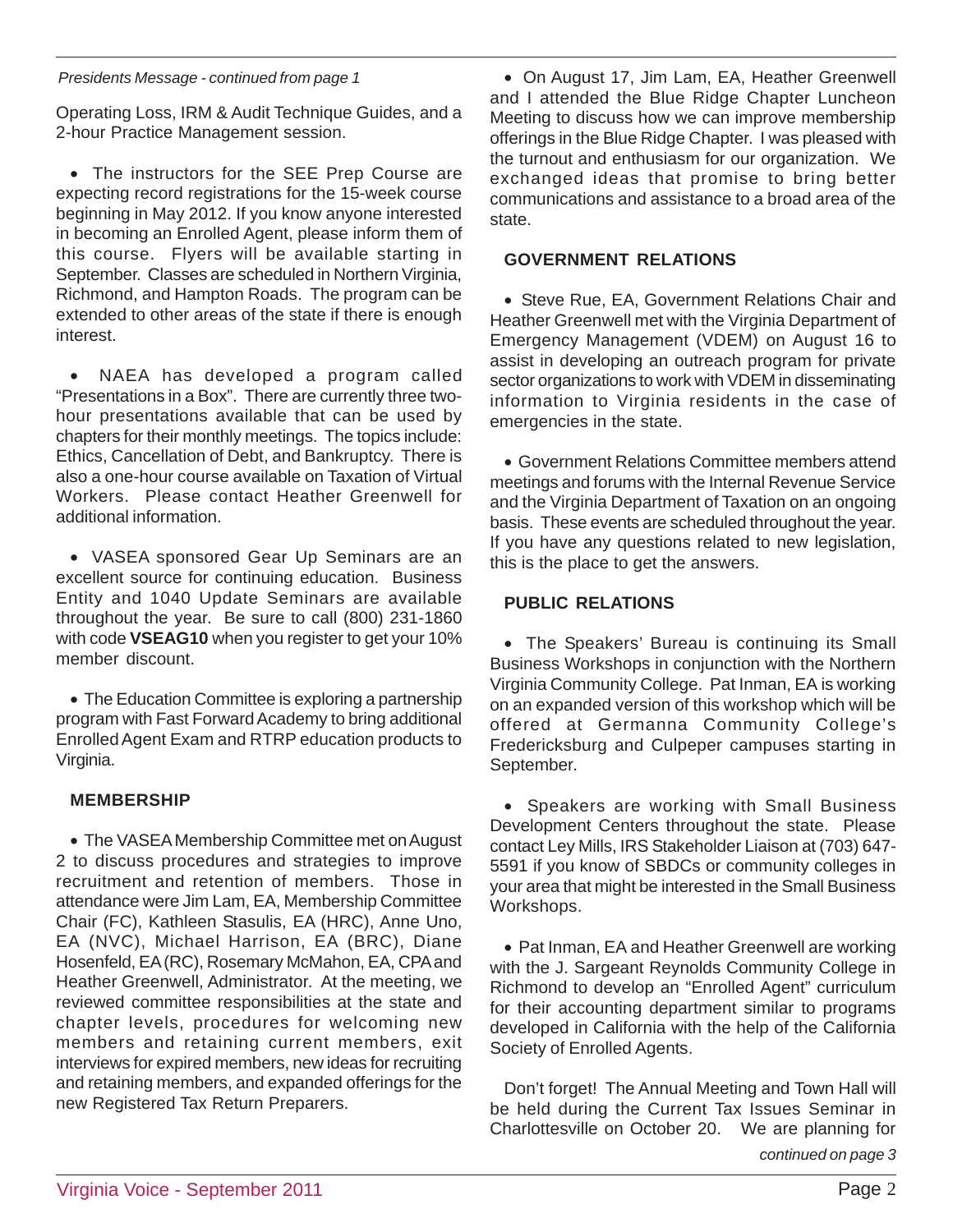excellent attendance at this event! Come enjoy cocktails and hors d'oeuvres with your colleagues. VASEA's leadership will be on hand to answer questions and listen to suggestions. If you are interested in VASEA's future, this is the place to be!

I look forward to seeing you all there!

Sincerely,

Ni Malcon

Rosemary C. McMahon, EA, CPA VASEA President



## **Welcome New Members and Associates!**

**Asha B. Aikat** Newport News, VA

**Mary S. Comess, EA** Richmond, VA

> **William DeBeau** Hartfield, VA

**Sherry Gail Drifmeyer, EA** Stone Ridge, VA

> **Eric M. Duncan, EA** Glen Allen, VA

**Mark I. Gripentrog, EA** Potomac Falls, VA

**Katherine A. Halberg, EA** Mechanicsville, VA

**Seung Won Kim, EA** Annandale, VA

**Raymond D. Nations, EA** Hampton, VA

**James P. Simos, EA** McLean, VA

**Birendra K. Sinha, EA** Arlington, VA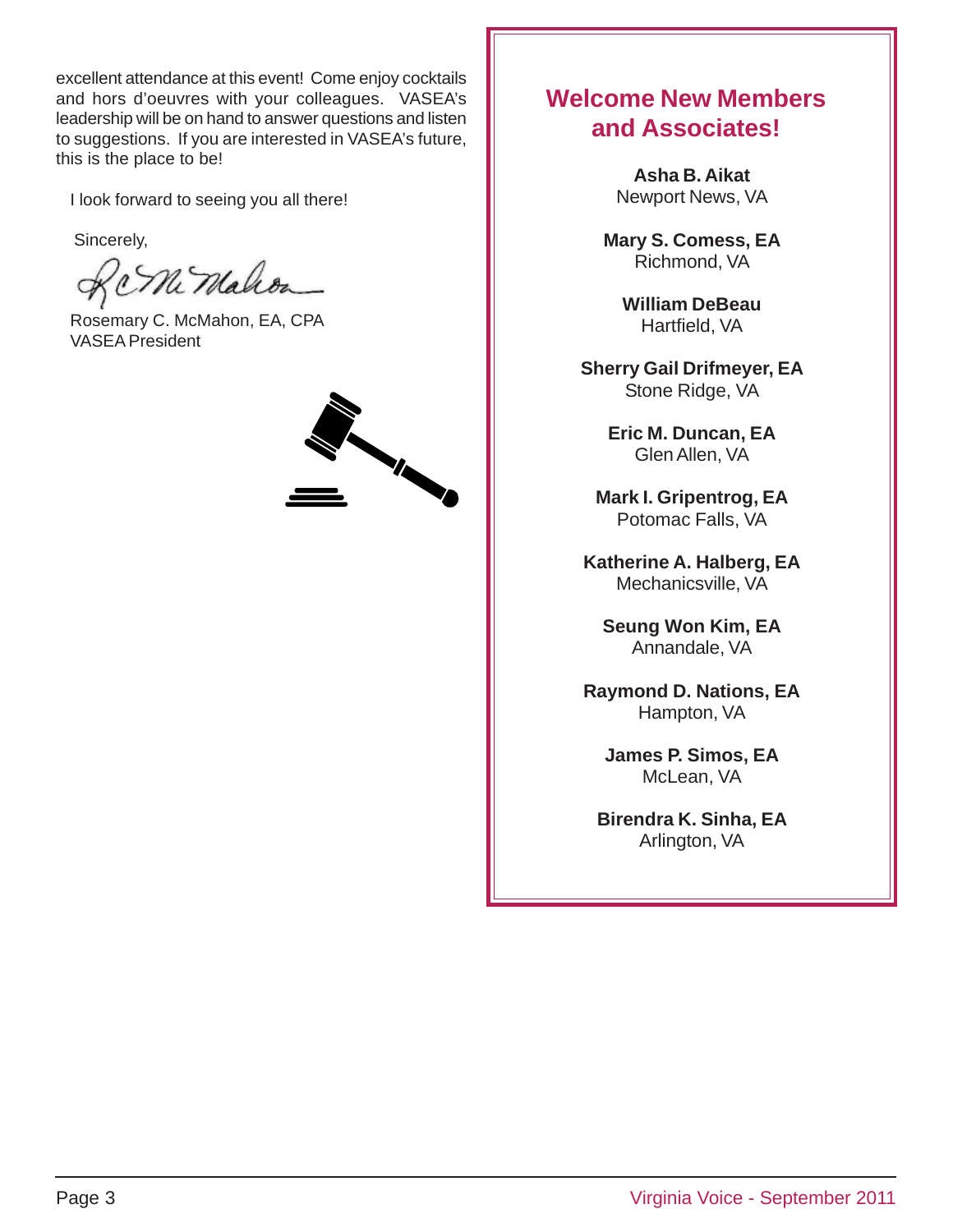## **VASEA Education Committee Update**

*by Pat Inman, EA, Chair*

Our 2011 Annual VASEA Current Tax Issues Seminar will be held in Charlottesville, October 20<sup>th</sup><br>and 21<sup>st</sup> at the Holiday Inn University Area & Conference Center. In addition to changing locations<br>this year we have extend and 21<sup>st</sup> at the Holiday Inn University Area & Conference Center. In addition to changing locations this year we have extended the seminar from one to two days, adding Ethics and our VASEA Annual Business meeting. Both Ethics and the Annual Meeting were included in the Spring Seminar in earlier years.

Our Current Tax Issues Seminar will include IRS and Virginia tax updates again this year, but we will also have presentations by the Social Security Administration and an IRS Panel, including representatives from the Collections, Appeals and Criminal Investigation Divisions. We requested a representative from the Social Security Administration based on feedback from our members. The following topics will be addressed:

- · Social Security benefits for federal retirees and other offset individuals;
- · Medical insurance benefits for eligible persons who are still working;
- Medicare Parts A, B, C and D
- Medicare application process

The VASEA Education Committee has been busy planning education events for the coming year and looking at how best to comply with the newly published Circular 230 requirements. Toward that end, we are planning dual track presentations for the 2012 Spring Seminar to provide education opportunities for the new Registered Tax Return Preparers (RTRP). RTRPs will be required to obtain 16 hours of continuing education beginning in 2011, including 2 hours of Ethics. Again based on feedback from our members, we are offering Ethics at the 2012 Spring Seminar. Stay tuned for additional details in the coming months.

In another effort to comply with the new Circular 230 requirements, NAEA has prepared "canned" programs called "Presentations in a Box" for use by state affiliates. VASEA in turn has provided these programs to our local chapter presidents. The presentations include cancellation of debt, bankruptcy, ethics and taxation of virtual workers and qualify for two hours of CPE.

As many of you know, VASEA's continuing education sponsor status was extended by the IRS through December 30<sup>th</sup>, 2011. The newly formed IRS Return Preparer Office is in the process of developing quidelines for continuing education providers in compliance with Circular 230. We will share further information with you as it becomes available.

## **Memorial Scholarship Application Deadline**

VASEA's memorial scholarship fund was originally created in honor of the passing of two outstanding members, Bess Messmer, EA and Jim Reames, EA. The purpose of the memorial scholarship is to help aspiring EAs who wish to take the VASEA SEE Review Course. VASEA members who were inspired by Bess, Jim or both donated to the fund allowing us to offer over \$1,000 in scholarships in recent years. VASEA chapters and members also have donated to the fund in memorium for others. The amount of funds awarded for 2012 will be based on donations received. We currently have \$400 in the 2012 fund. Please call the VASEA office for more information, or visit www.vasea.org and look under the heading "Tax Seminars" for information on the SEE Review Course and scholarship.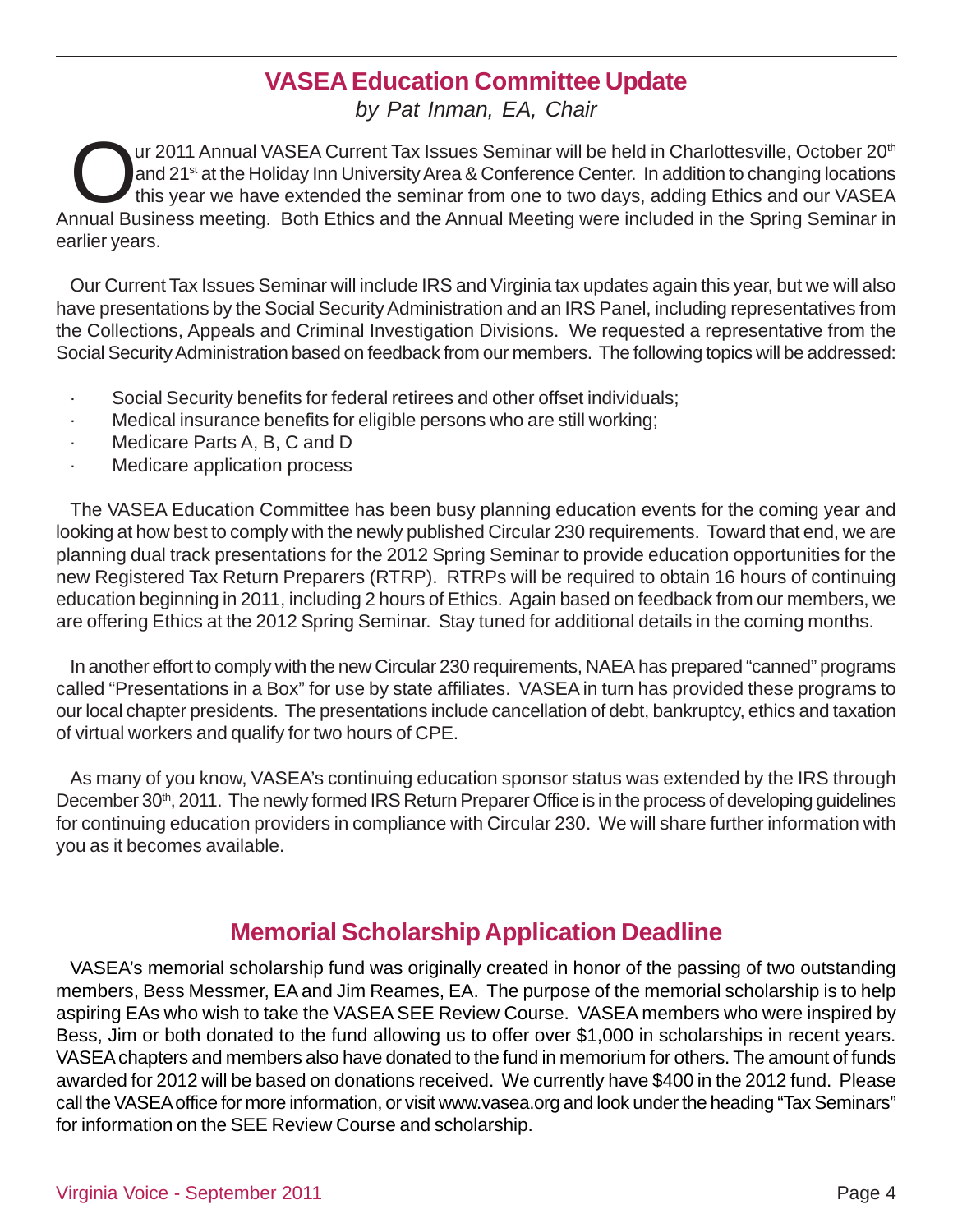## **EA of the Year Nominations Due September 30th**

VASEA's highest honor recognizing member contributions will be awarded at the Annual Meeting scheduled for 3:10 p.m. on October 20, 2011 at the Holiday Inn University Area & Conference Center, Charlottesville. All nominations are due by Friday, September 30th.

## **Eligibility**

Any Society Member in good standing is eligible to receive the Enrolled Agent of the Year Award.

The award will be presented to the Enrolled Agent who has contributed to the enhancement or improvement of the status of Enrolled Agents, a local Chapter or the Virginia Society.

## **How to Make a Nomination**

Each member may nominate one person. In addition, each Chapter of VASEA may nominate one person. The nomination of the Chapter must be accompanied by a letter signed by the Chapter President, indicating it is the official nomination of the Chapter.

Additionally, each Officer of the Society and each VASEA Director may nominate one person. The person submitting the nomination shall be clearly identified.

Nominations must be legibly written. The heading of the information shall clearly state it is a nomination for Enrolled Agent of the Year.

There is no limitation on length, and specific efforts and achievements shall be cited. Generalities should be avoided, so that the actual merits of the contribution may be accurately weighed.

All nominations must be submitted no later than Friday, September 30th, to be eligible for consideration for this year's award. Nominations may be mailed to VASEA Administrator, 2415 Westwood Avenue, Richmond, VA 23230 or email to admin@vasea.org or fax to (804) 288-3551.

## **Presentation**

The recipient of the *Enrolled Agent of the Year Award* will be presented with a plaque at VASEA's Annual Meeting.

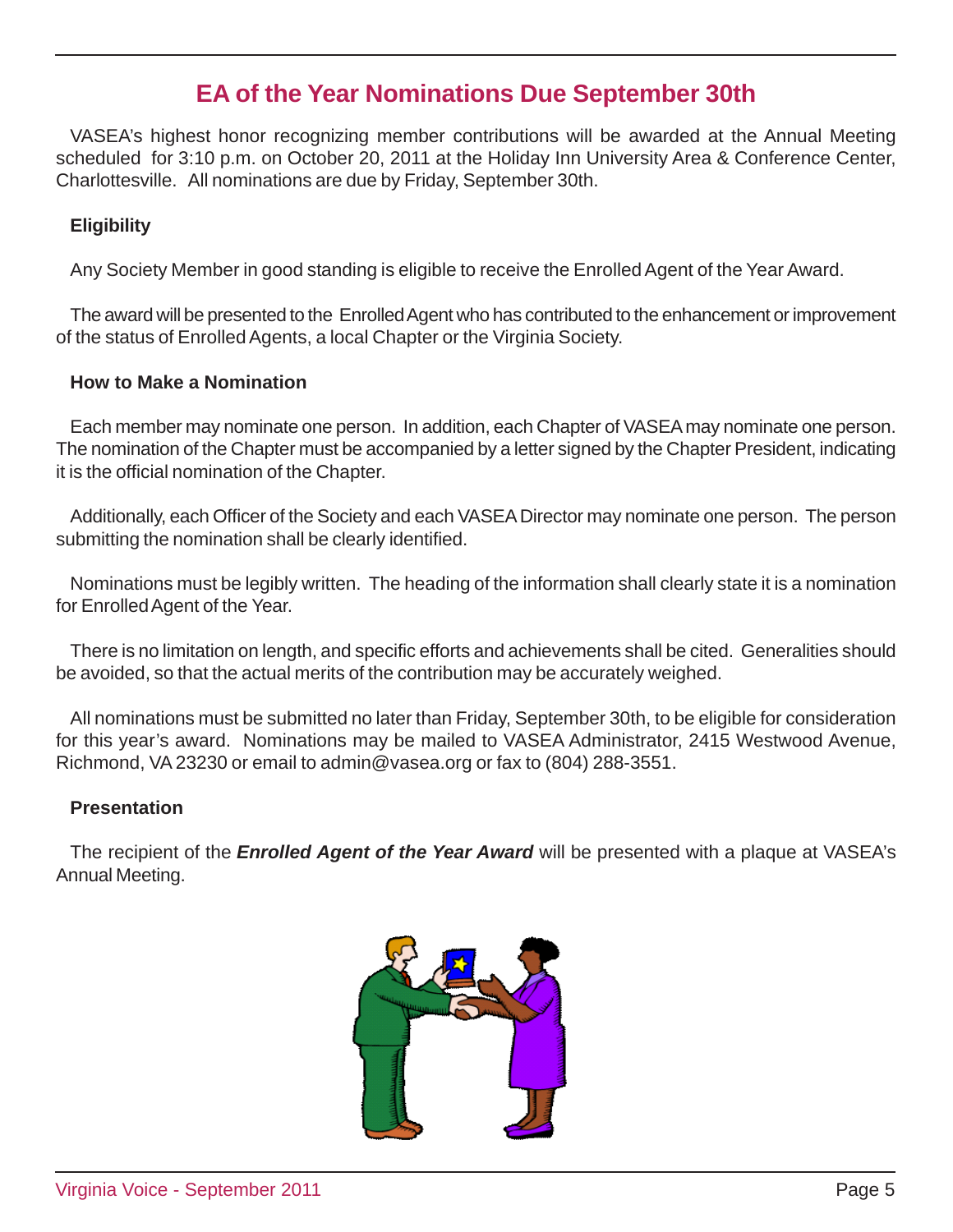## **Blue Ridge Chapter Update**

*by David Tanner, EA, Chapter President*

The Blue Ridge Chapter of the Virginia Society of Enrolled Agents meets monthly on the third Wednesday at various restaurants at noon in the Lynchburg, Roanoke, Rocky Mount area. We meet each month except for November, February and March. Each month we have different speakers except for April when we have a roundtable discussion about the previous tax season. The speakers enable us to offer continuing education credits. Speakers include IRS personnel, tax attorneys, local government officials or members of our group talking about their specialty.

## **Hampton Roads Chapter Update**

*by George Walsh, EA, Chapter President*

A monthly breakfast meeting, with CPE, is usually held on the third Wednesday of each month except May. The breakfast meetings begin at 7:30 a.m. and are held at the Hilton Norfolk Airport , 1500 N. Military Hwy., Norfolk, VA 23502. We do not have a breakfast meeting in May, but instead, hold a fourhour seminar on a Saturday in mid-May.

## **Upcoming Events**

· Wednesday, September 21 : Estate Tax Update - Richard L. Ferris, JD, LLM, Ferris & Associates

· Wednesday, October 19 : Speaker and topic to be announced.

· Wednesday, November 16 : Tentatively scheduled: North Carolina Department of Revenue Tax Presentation and Update

· Wednesday, December 19 : Virginia Tax Update with the local Virginia Commissioners

## **Northern Virginia Chapter Update** *by Bill Wilke, EA, Chapter President*

A dinner meeting with one hour of CPE is generally held on the fourth Wednesday of each month at 6:30 p.m. at the Marco Polo Restaurant in Vienna. Daytime seminars (3-4 hours of CPE; free to chapter members) are held in May and September. In addition, the chapter sponsored annual Tri-State Seminar is always held the third Saturday in January and includes presentations by tax administrators from Virginia, Maryland, and DC on changes to their tax laws, as well as problem sets showing how these laws translate to tax returns.

The September seminar will be Tuesday, September 20th at Springfield Golf & Country Club featuring David Williams, Director of the Return Preparer Office. The topic will be the changing landscape of the tax profession. The time is from 9:30 a.m. to 12 p.m.

Join us on September 28th at the Marco Polo Restaurant in Vienna. Joe Nesarie of JW Law, PC will be talking about bankruptcy. Cocktails at 6:30 and dinner at 7:00. RSVP to Sherry Loop swloopea@aol.com or (703) 866-9152.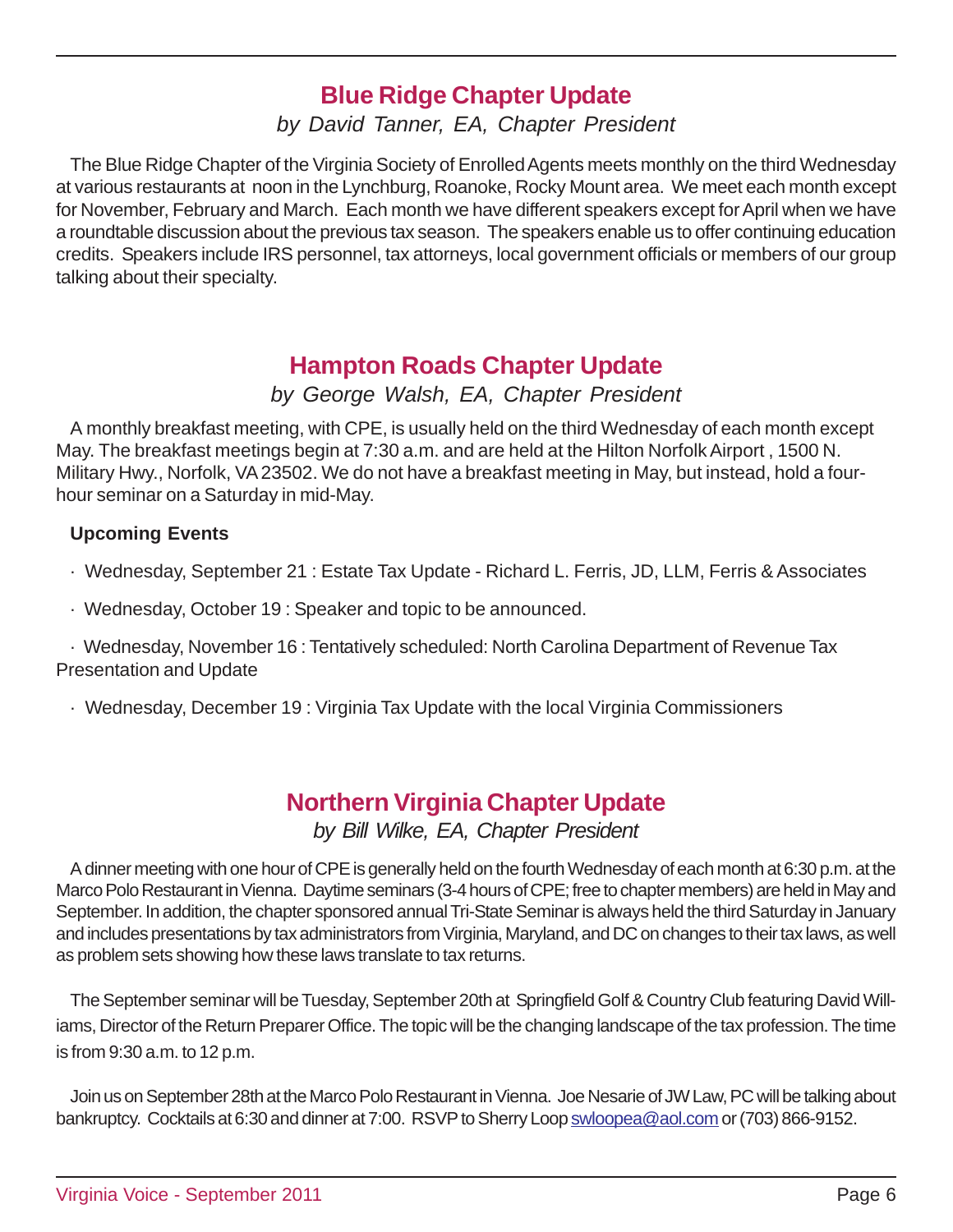## **Fredericksburg Chapter Update**

## *by Gerald Machek, EA, Chapter President*

The Fredericksburg Chapter of the Virginia Society of Enrolled Agents has been in existence since October 2006. The chapter meets monthly for dinner on the third Wednesday at 6:30 p.m. except for June at Ristorante Renato, 422 William Street, in downtown Fredericksburg.

Our meetings generally have a speaker, but during the months of February, March, and April we will have roundtable discussions on current tax matters. The remainder of the year our meetings generally have a speaker who is capable of providing Continuing Education Credits. Past topics have been the Health Care Act, Reverse Mortgages, Converting Traditional IRA's to Roth IRAs, Virginia Employment Commission and other VA State Issues. Every January we have invited the local Commissioners of Revenue: City of Fredericksburg, Stafford County, and Spotsylvania County to come and speak to us on local tax issues and tax processing that they do for the Commonwealth of Virginia.

Our chapter leadership is: Gerald J. Machek, EA, President; Carolyn Brammer, EA, Vice President, and Deborah Gladden, EA, Secretary Treasurer.

## **Richmond Chapter Update**

## *by Jeffrey S. Bruce, EA, Chapter President*

Calendar year 2010 was an eventful one for the Richmond chapter of the Virginia Society of Enrolled Agents. Our breakfast meetings (held the second Thursday of each month at Richmond's Westwood Racquet Club) proved to be an excellent source of education for the members in 2010. Some of the topics included trust accounting, ethics, Obamacare and health savings accounts. The turnout at our breakfast meetings has increased each year and with a varied and useful schedule of speakers for 2011 we expect it to increase even more. Our roundtable discussions are insightful and thought- provoking due to the large amount of tax knowledge that exists within our chapter.Edward Levine, EA and Stuart Logan, EA are regular participants at our meetings and they not only provide their knowledge but since they are two of the Virginia Society's founding members, they also provide us with their unique historical perspectives. Another regular attendee of our meetings is past VSEA president Winston Macon, EA who continues to assist us with his unique knowledge of the inner workings of Internal Revenue Service and his vast expertise on qualifying continuing education.

The Richmond chapter also will continue to have its annual Enrolled Agent Christmas Party the first Saturday in December of 2011. Besides talking "shop", the Christmas party allows our members and their "significant others" to mingle in an atmosphere outside of the office. This event has been a big success and allows the members to "let their hair down."

Lastly, The Richmond chapter will continue to support the efforts of the State Society in terms of encouraging member participation in VASEA supported Gear-Up tax seminars and annual meetings based on the idea that greater participation means a stronger and more responsive State Society.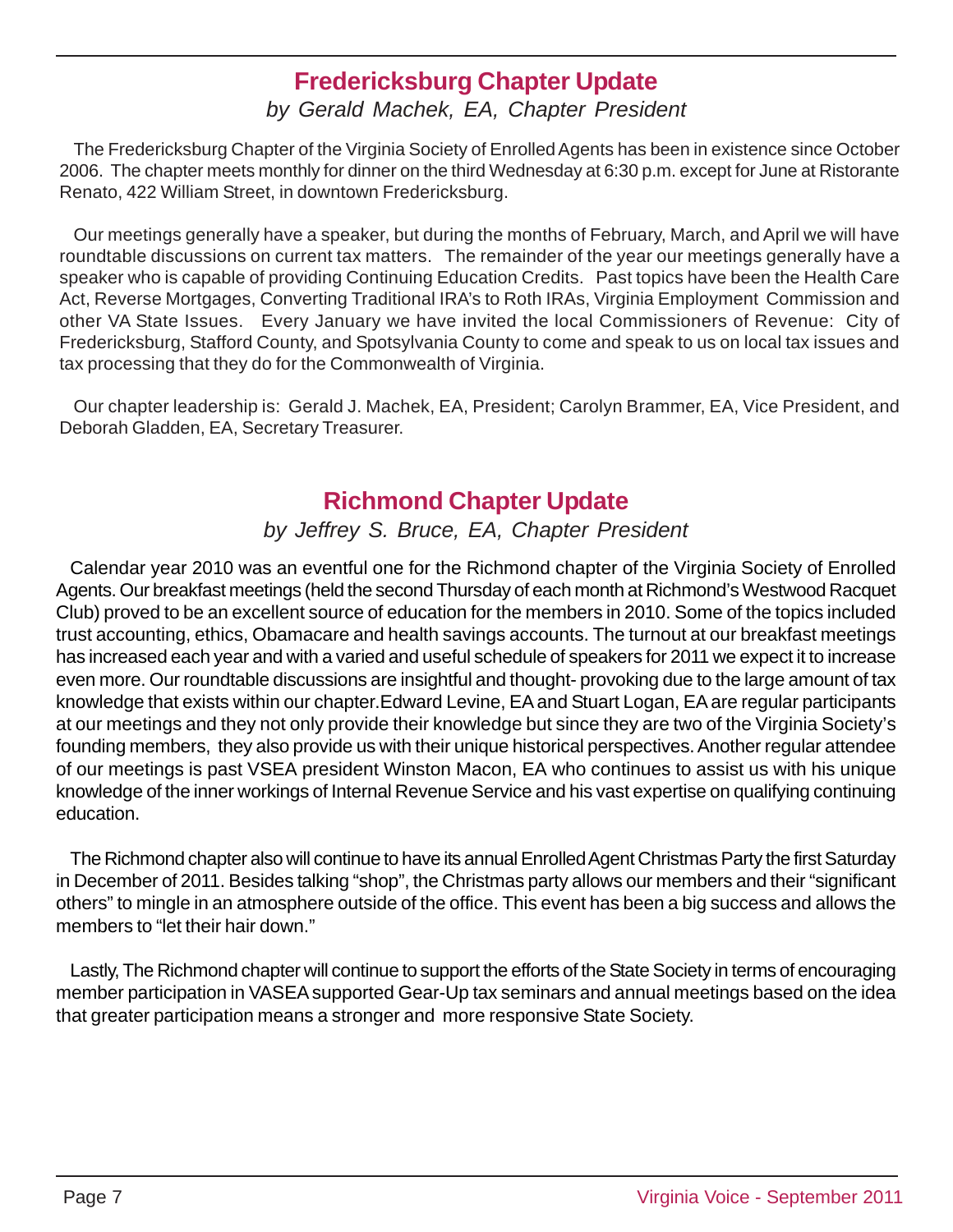## **VASEA Calendar of Events**

## **VASEA SEMINARS**

## **Current Tax Issues Seminar (10 CPE hours)**

#### **Thursday-Friday, October 20-21, 2011, Holiday Inn Charlottesville – University Area**

Holiday Inn Charlottesville - University Area. 10 hours of Circular 230 tax CPE presented by speakers from IRS, Social Security Administration, Virginia Department of Taxation, and elsewhere on the latest changes in tax law. Two hours of Ethics is included.

## **VASEA 22nd Annual Spring Seminar (22 CPE hours)**

## **Thursday-Saturday, June 7-9, 2012, Fredericksburg Expo & Conference Center**

22 hours of Circular 230 CPE - topics will include K-1's, Real Estate Rentals, Net Operating Loss, Schedules A & B, IRM & Audit Technique Guides and a two hour Practice Management session.

#### **15-Week SEE Review Courses**

Classes start in May 2012 at three locations - Richmond, Vienna, and Virginia Beach.

## **VASEA GEAR UP SEMINARS**

Below is the list of 2011 VASEA Gear Up Seminars. VASEA members, their coworkers and employees, receive a 10% discount on these and other Gear Up Seminars. The 10% discount can be used in addition to any current promotions Gear Up may have at the time, including group discounts. **In order to get the discount, you must call Gear Up at 1-800-231-1860 to register and cannot register online. You will need to mention a special code - that code is VSEAG10.**

## **Gear Up 2-Day Business Entities Seminar (16 hours CPE)**

## **Wednesday-Thursday, September 28-29, 2011, Fairfax**

## **Wednesday-Thursday, October 5-6, 2011, Tyson's Corner**

This course will provide a review of new tax laws including legislation, court cases, IRS rulings and notices, and other developments. This seminar will explore the advantages and disadvantages of C corporations, S corporations, limited liability companies (LLCs), general partnerships, and limited partnerships (including family limited partnerships). This course will address important issues, planning opportunities, and techniques essential to providing service to all business clients. Updated to include the key provisions of the HIRE Act, the tax implications of Health Care Reform and the Taxpayer Assistance Act of 2010.

## **Gear Up 2-Day 1040 Seminars (16 hours CPE)**

**Thursday-Friday, October 27-28, 2011, Tyson's Corner Tuesday-Wednesday, November 1-2, 2011, Virginia Beach Monday-Tuesday, November 7-8, 2011, Fredericksburg Thursday-Friday, December 15-16, 2011, Reston**

Many changes have occurred from recent legislation and case law. Gear Up brings you up-to-date and gives you the essential planning tools to help you navigate through those changes as well as provide a review of Form 1040 complexities. Updated for tax legislation passed in late 2010 and 2011 including key provisions of the HIRE Act, the tax implications of Health Care Reform, and the Taxpayer Assistance Act of 2010, as well as IRS rulings, court decisions and other important topics that impact your clients.

*Calendar of Events - continued on page 9*